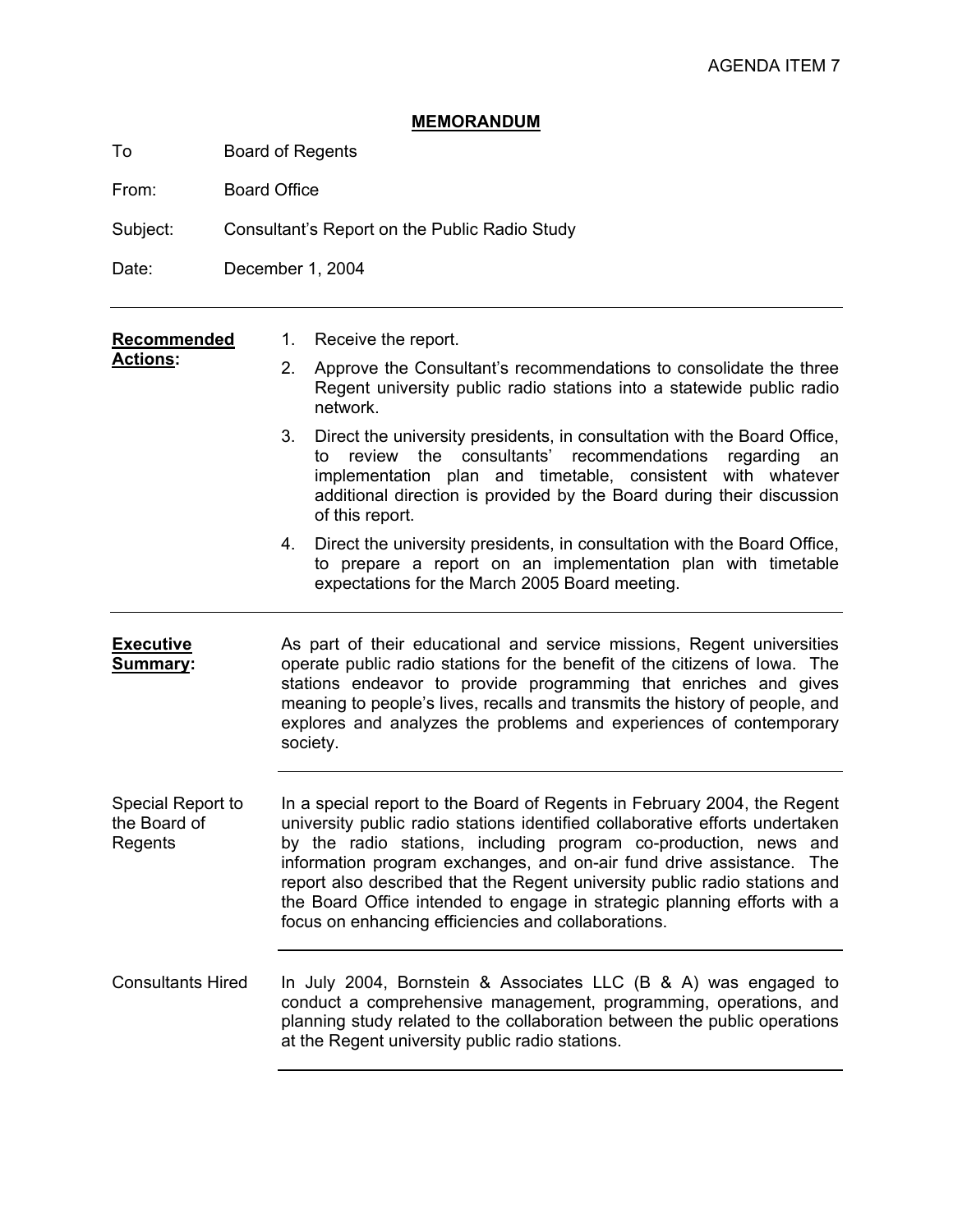**Consultant** Recommendations After conducting numerous interviews with internal and external stakeholders as well as with comparable public radio organizations that have undergone similar processes, the Consultants developed a set of recommendations. The recommendations do not simply suggest ways to provide the same public radio service at lower costs. Instead, they suggest how Iowa can improve its service, attract more listeners, and increase its level and percentage of private support.

- 1. Create an Iowa Public Radio Executive Council to oversee all public radio facilities and operations of the Regent universities.
- 2. Designate the combined activities overseen by this Executive Council as "Iowa Public Radio," identified in print and on air as a service of the University of Iowa, Iowa State University, and the University of Northern Iowa.
- 3. Adopt the following statements as the mission for Iowa Public Radio:
	- Iowa Public Radio reflects and enhances the civic, cultural, and intellectual life of Iowa, statewide and regionally, making the state a better place to live and work.
	- $\vec{r}$  The stations contribute to the outreach mission of the three Regent universities and foster communication between the universities and Iowa residents.
- 4. Direct the Executive Council to evaluate continuously the performance of Iowa Public Radio and to report to the Board of Regents annually using established criteria.
- 5. Direct the Executive Council to recruit, identify, and select an Executive Director for Iowa Public Radio, responsible to the Executive Council for all financial, personnel, programming, and operational aspects of public radio at the three universities.
- 6. Authorize the Executive Council to recognize an independent statewide Friends organization to receive, invest, and disburse funds on behalf of Iowa Public Radio, all underwriting support, and all individual contributions of less than \$10,000.
- 7. Request that the foundations of the three universities seek major gifts and bequests in excess of \$10,000 on behalf of Iowa Public Radio or its stations. Request, further, that the foundations expend all funds currently held on behalf of Iowa Public Radio stations, and any more received by the foundations on behalf of Iowa Public Radio in the future, consistent with donor intent and at the direction of the Executive Director of Iowa Public Radio.
- 8. Authorize the three universities gradually to decrease their institutional support for Iowa Public Radio stations by a total of \$300,000 over a five-year period.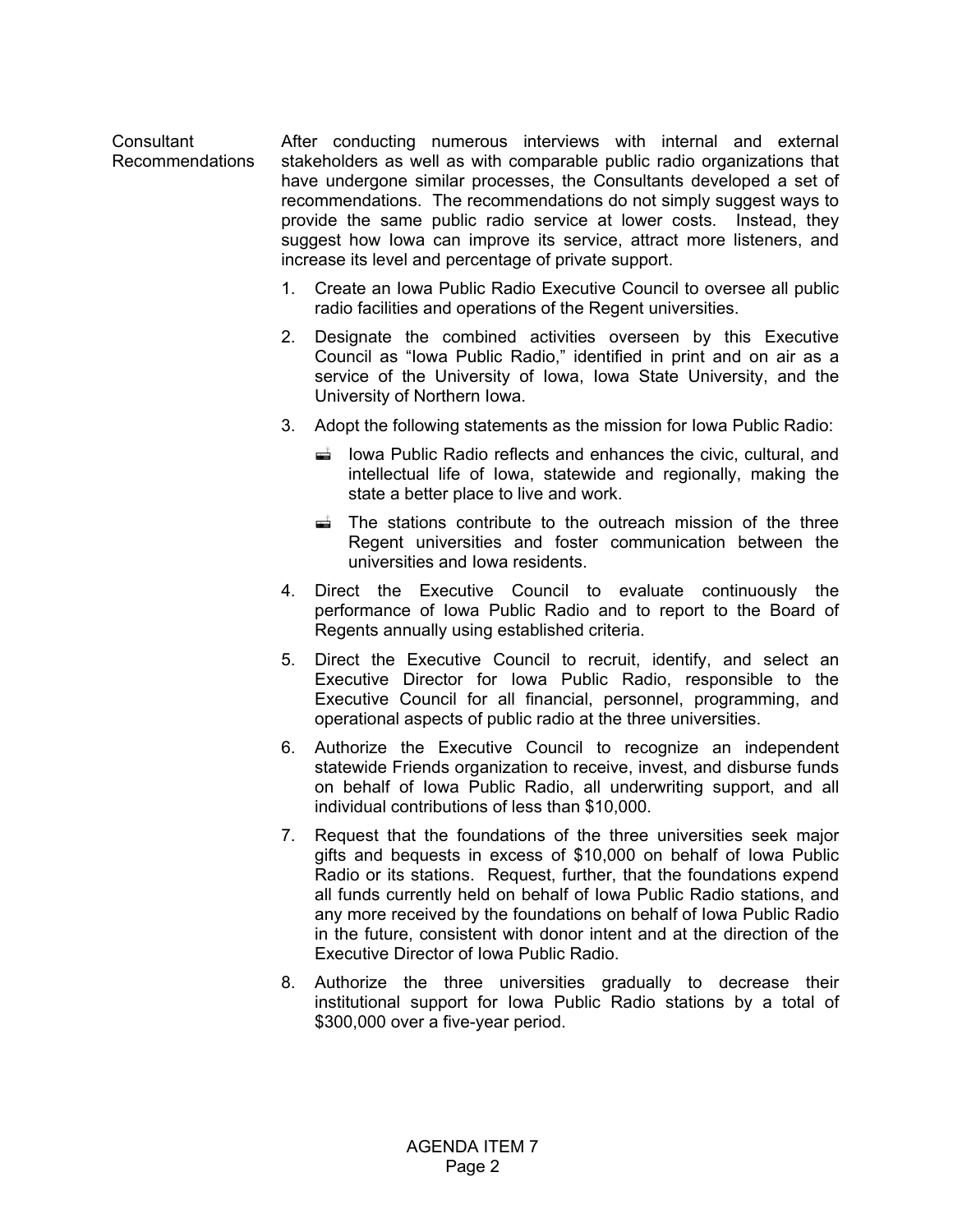|                                                                             | 9.                                                                                                                                                                                                                                                                                                                                                                                                                                                                    | Direct the three universities to reconcile differences in personnel<br>policies, classifications, and salaries for employees performing<br>similar functions for Iowa Public Radio stations, and to work<br>constructively with Iowa Public Radio management to treat fairly any<br>employee adjustments resulting from increased and more effective<br>collaboration and coordination. |
|-----------------------------------------------------------------------------|-----------------------------------------------------------------------------------------------------------------------------------------------------------------------------------------------------------------------------------------------------------------------------------------------------------------------------------------------------------------------------------------------------------------------------------------------------------------------|-----------------------------------------------------------------------------------------------------------------------------------------------------------------------------------------------------------------------------------------------------------------------------------------------------------------------------------------------------------------------------------------|
|                                                                             |                                                                                                                                                                                                                                                                                                                                                                                                                                                                       | 10. Direct the Executive Council to extend FM service to the western<br>parts of lowa and any other inadequately served areas to enable<br>lowa Public Radio to provide a truly statewide service.                                                                                                                                                                                      |
| <u>Link to</u><br><b>Strategic</b><br><u>Plan:</u>                          | Plan:                                                                                                                                                                                                                                                                                                                                                                                                                                                                 | This report addresses the following strategies in the Board's Strategic                                                                                                                                                                                                                                                                                                                 |
|                                                                             | 3.1.1                                                                                                                                                                                                                                                                                                                                                                                                                                                                 | Increase collaborations that enhance the Regent enterprise's<br>economic impact.                                                                                                                                                                                                                                                                                                        |
|                                                                             | 3.2.1                                                                                                                                                                                                                                                                                                                                                                                                                                                                 | Provide, support, and evaluate<br>outreach<br>services<br>and<br>opportunities that benefit lowans.                                                                                                                                                                                                                                                                                     |
|                                                                             | 4.2.1                                                                                                                                                                                                                                                                                                                                                                                                                                                                 | Advocate for adequate support and optimize funding for Regent<br>from all sources<br>high-quality educational<br>institutions<br>for<br>opportunities accessible to lowans, research and scholarship,<br>service activities, and economic development efforts.                                                                                                                          |
|                                                                             | The licenses awarded by the Federal Communications Commission<br>(FCC) for the operation of non-commercial stations at the Regent<br>universities are held by the Board of Regents, State of Iowa. According<br>to FCC rules, the airwaves over which radio waves are transmitted<br>belong to the people. Broadcast licenses granted to lowa's Regent<br>universities require that the stations be operated in the public's interest,<br>convenience, and necessity. |                                                                                                                                                                                                                                                                                                                                                                                         |
| Background:<br><b>Regent University</b><br><b>Radio Station</b><br>Licenses |                                                                                                                                                                                                                                                                                                                                                                                                                                                                       |                                                                                                                                                                                                                                                                                                                                                                                         |
| Corporation for<br><b>Public Broadcasting</b><br>(CPB) Grants               |                                                                                                                                                                                                                                                                                                                                                                                                                                                                       | Stations owned by the grant recipient must be on-the-air (AM or FM)<br>stations operating as non-commercial, educational radio stations<br>under a renewable non-commercial license granted by the FCC.                                                                                                                                                                                 |
| Eligibility<br>Requirements                                                 | æÎ.                                                                                                                                                                                                                                                                                                                                                                                                                                                                   | The daily broadcast schedule must be devoted primarily to quality<br>programming that serves demonstrated community needs of an<br>educational,<br>informational,<br>and<br>cultural<br>nature<br>and<br>such<br>programming is intended for a general audience. A campus station<br>managed and operated by and for students does not meet the<br>definition of this criterion.        |
|                                                                             | æ                                                                                                                                                                                                                                                                                                                                                                                                                                                                     | A significant, locally produced program service must be designed to<br>educate and serve the community.                                                                                                                                                                                                                                                                                 |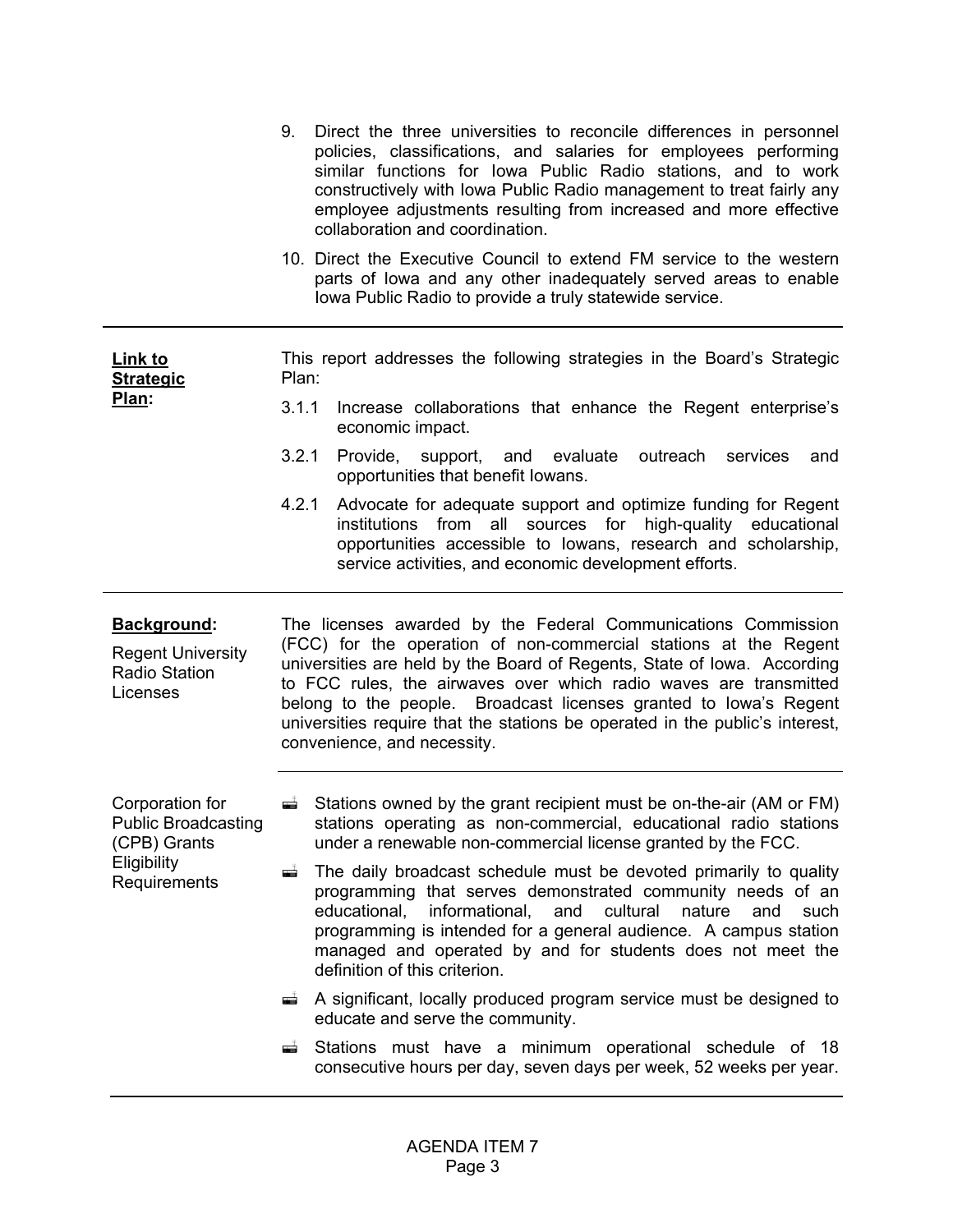| <u>Analysis:</u><br>Project<br>Overview |          | $\equiv$ During Phase I, B & A conducted a series of "environmental scan"<br>interviews with internal and external key stakeholders of the three<br>universities. A mission statement and measures of success were<br>drafted and endorsed, after revisions, by the Board Leadership, the<br>university presidents, and the Executive Director.                                                                                                                                                                                  |
|-----------------------------------------|----------|----------------------------------------------------------------------------------------------------------------------------------------------------------------------------------------------------------------------------------------------------------------------------------------------------------------------------------------------------------------------------------------------------------------------------------------------------------------------------------------------------------------------------------|
|                                         | æ        | During Phase II, B & A proposed a configuration for public radio<br>services in lowa that was endorsed by the station managers and the<br>Board and universities Leadership.                                                                                                                                                                                                                                                                                                                                                     |
|                                         | æÌ.      | During Phase III, B & A conducted interviews with comparable public<br>radio organizations that underwent similar processes; it also<br>discussed the project with the Corporation for Public Broadcasting<br>(CPB) executives to determine possible CPB interest in funding for<br>implementing study results.                                                                                                                                                                                                                  |
|                                         |          | $\Rightarrow$ Phase IV was designed to generate discussion among the radio<br>stations on how best to implement strategies identified earlier in the<br>However, the consultants and the station managers<br>project.<br>concluded that such discussion was premature; therefore, a decision<br>was made to eliminate Phase IV from this project.                                                                                                                                                                                |
|                                         |          | ■ Phase V included presenting the consultants' report to the Board of<br>Regents for their review and approval.                                                                                                                                                                                                                                                                                                                                                                                                                  |
| Environmental<br>Scan                   | $\equiv$ | The greatest strengths of the stations are their national and local<br>news and public affairs programs, their association with the<br>universities, and their local presence. Other strengths include the<br>stations' staffs, their music and arts programming, their fundraising<br>capabilities, and their relationships with their audiences.                                                                                                                                                                               |
|                                         | ▅        | Internal weaknesses include a lack of financial resources, some<br>management and staffing problems, and the quality of some locally<br>produced programs. Other problems include some university<br>relationships, overlapping program schedules, and the lack of<br>coordination among the stations.                                                                                                                                                                                                                           |
|                                         |          | Stakeholders perceived opportunities for sharing<br>programs,<br>developing a plan for increased coverage of the state, sharing staff,<br>producing more local programming, joint fundraising activities, and<br>reducing administrative overhead.                                                                                                                                                                                                                                                                               |
|                                         | ▅        | The most frequently identified threat was the loss of funding,<br>especially if a local presence in communities and a close working<br>relationship with the universities was not maintained. It was agreed<br>that the Iowa Public Television model was inappropriate for public<br>radio. Concerns were expressed about how jointly raised funds<br>would be distributed, how decisions would be made, and how to<br>keep the process from being driven by issues and forces other than<br>making public radio more effective. |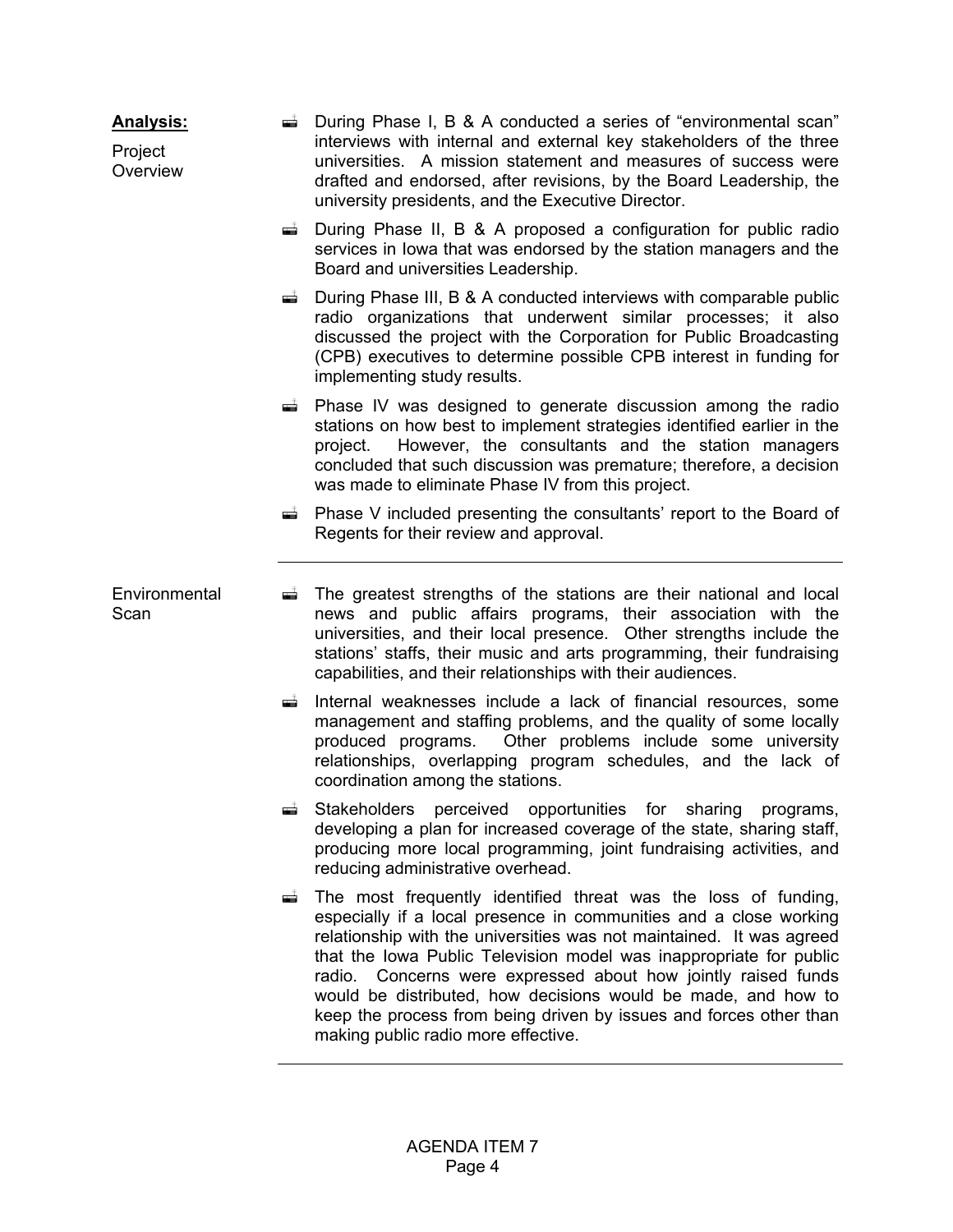| Comparative    | Seven public radio organizations that have undertaken similar                              |
|----------------|--------------------------------------------------------------------------------------------|
| <b>Studies</b> | consolidation or coordination efforts were contacted by the consultants.                   |
|                | The stations interviewed included Colorado Public Radio, Ideastream                        |
|                | (Cleveland, Ohio), Maine Public Broadcasting Corporation, Michigan                         |
|                | Public Radio, South Carolina Radio, The University of Southern Illinois,                   |
|                | and Wisconsin Public Radio. The following are common themes<br>identified by the stations: |

- **Execus on improving service, not on saving money.** Additional funding will come if service is improved first. If there is going to be a change, the change needs to be dramatic and complete.
- $\triangleq$  Understand that many people may resist change and they will react negatively. There may be lack of communication from supporters until "all the smoke as cleared." A plan for dealing with these issues needs to be in place.
- $\vec{a}$  Get as much buy-in from as many constituents as possible prior to making the change.
- $\vec{a}$  Develop a clear vision and plan, and stick to it.

Funding Implications

- $\equiv$  The primary objective for reorganizing the stations licenses to the Board of Regents should be to provide improved public radio services to the residents of the State of Iowa. Secondary objectives include improved efficiency; increased support from underwriting, major gifts, and membership dollars; and decreased dependence on tax revenues.
	- $\triangleq$  As the restructuring process proceeds, it will be necessary to ensure that the new structure maximizes the funds received from the Corporation for Public Broadcasting (CPB) and minimizes the cost of National Public Radio dues and program acquisitions. Agreements will have to be reached with the existing foundations and an expanded Friends group concerning the funds collected and held by these organizations.
	- $\triangleq$  There will be additional start-up costs, such as hiring an executive director and reconfiguring and augmenting technical systems to facilitate a more integrated and efficient operation. These costs must be shared among the three organizations or through grants. CPB executives have indicated a willingness to consider supporting some initial implementation costs if the final plan is sufficiently relevant as a national model for other public radio stations.